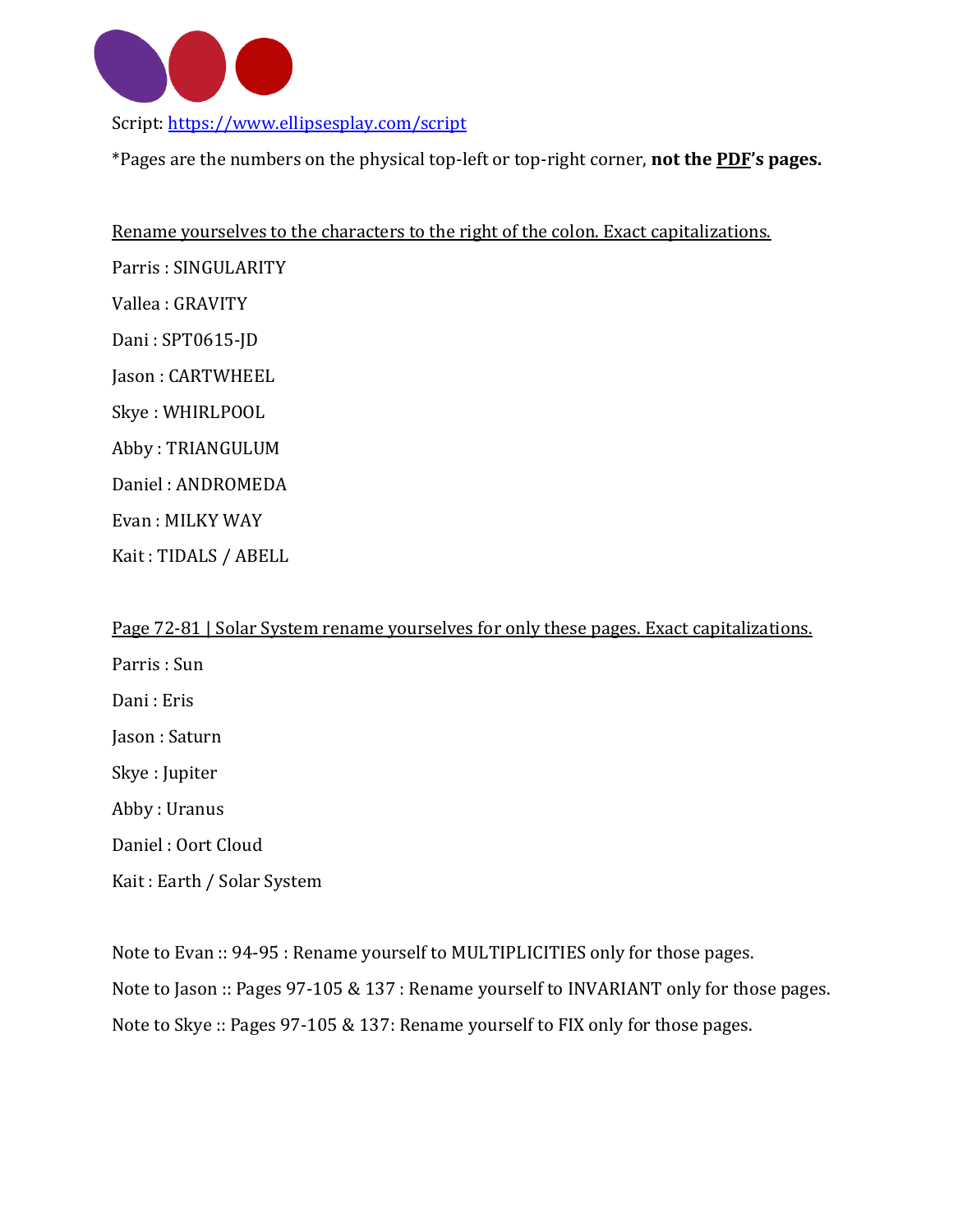

**When more than three voices simultaneously speak, there is a designated reader.** Others will mouth along.

Teen Galaxies [Dani/JD is not in this category]

Designated : Jason/Cartwheel Mouthers : Skye/Whirlpool, Abby/Triangulum, Daniel/Andromeda, Evan/Milky Way

Singularity & Teen Galaxies

Designated : Parris/Singularity

Mouthers : Teen Galaxies

Solar System(s) (off video for the first half of the time)

Designated : Kait Rivas/Tidals

Mouthers : Skye/Jupiter, Jason/Saturn, Abby/Uranus, Dani/JD, Daniel/Oort Cloud

Solar System Planets, not Earth (off video for the first half of the time) There are two lines from them: "No one is asking you, Earth." "Cut your hubris, Earth!" **Everyone speaks**: Skye/Jupiter, Jason/Saturn, Abby/Uranus, Dani/JD, Daniel/Oort Cloud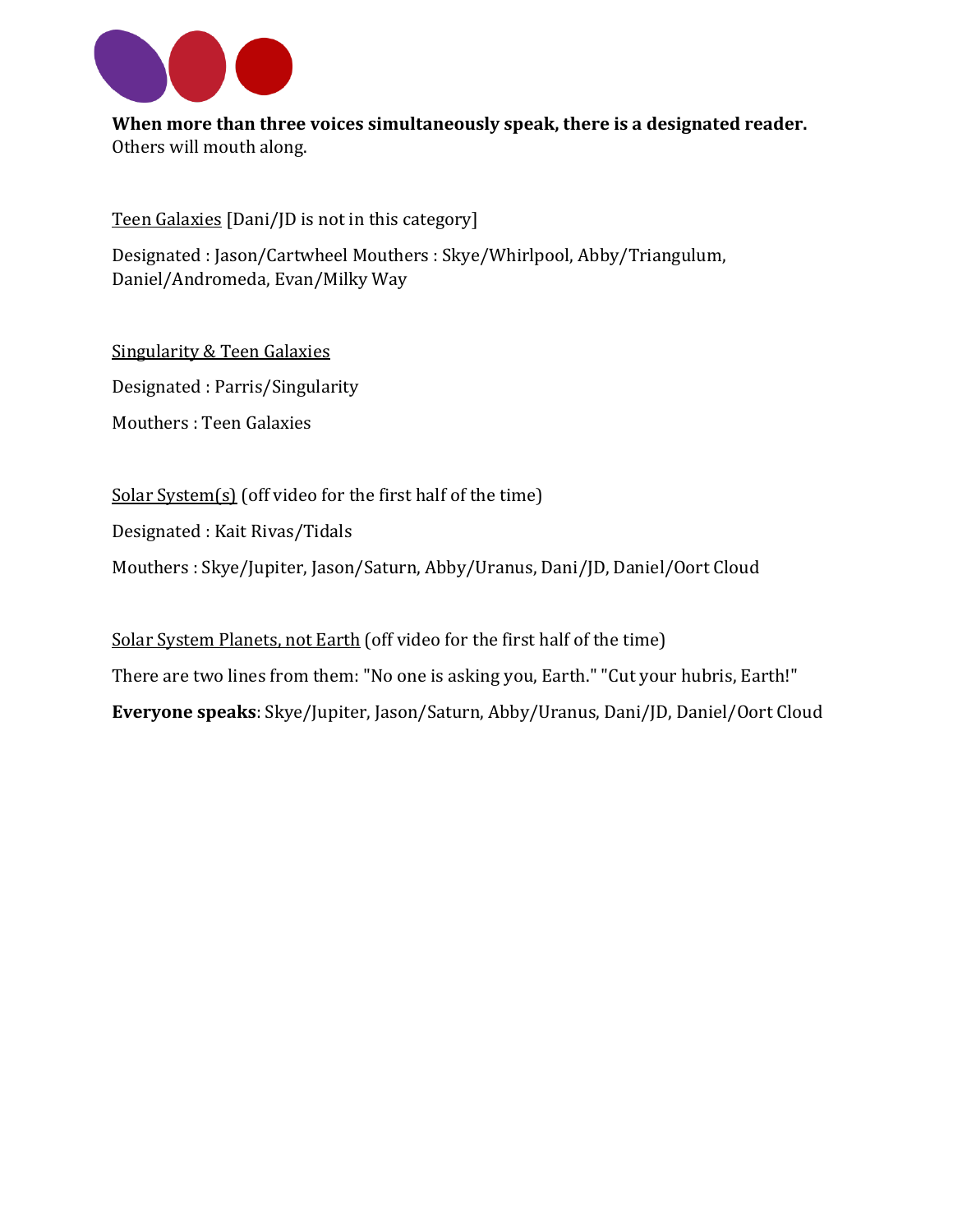

## **Schedule**

6 :: Calltime 6:20 :: [Countdown](https://www.ellipsesplay.com/events/2021-7-15/concert) - Concert 6:59 :: Amber's Intro 7:01 :: Read Act I - 2 ["Crunch"](https://www.ellipsesplay.com/events/2021-7-15/crunch-cutting_edge) - 3 ["Cutting](https://www.ellipsesplay.com/events/2021-7-15/crunch-cutting_edge) Edge" presented, not read. 8:10 :: [Intermission](https://www.ellipsesplay.com/events/2021-7-15/intermission) 8:15 :: Read Act II-III 9:05 :: [Outermission](https://www.ellipsesplay.com/events/2021-7-15/outermission) 9:10 :: [Talkback](https://drive.google.com/file/d/1dnOhwAiU3__Q5gEDO4VXHcKbIvXMWkxu/view) (Jordan's Questions)

## Characterization Notes

**Milky Way** : Page 17-80 | Speak like a child. Occasional voice cracks where appropriate.

Page 80-151 | Deeper and somewhat regal voice. Puberty has changed you.

**Abell** is pronounced "A bell."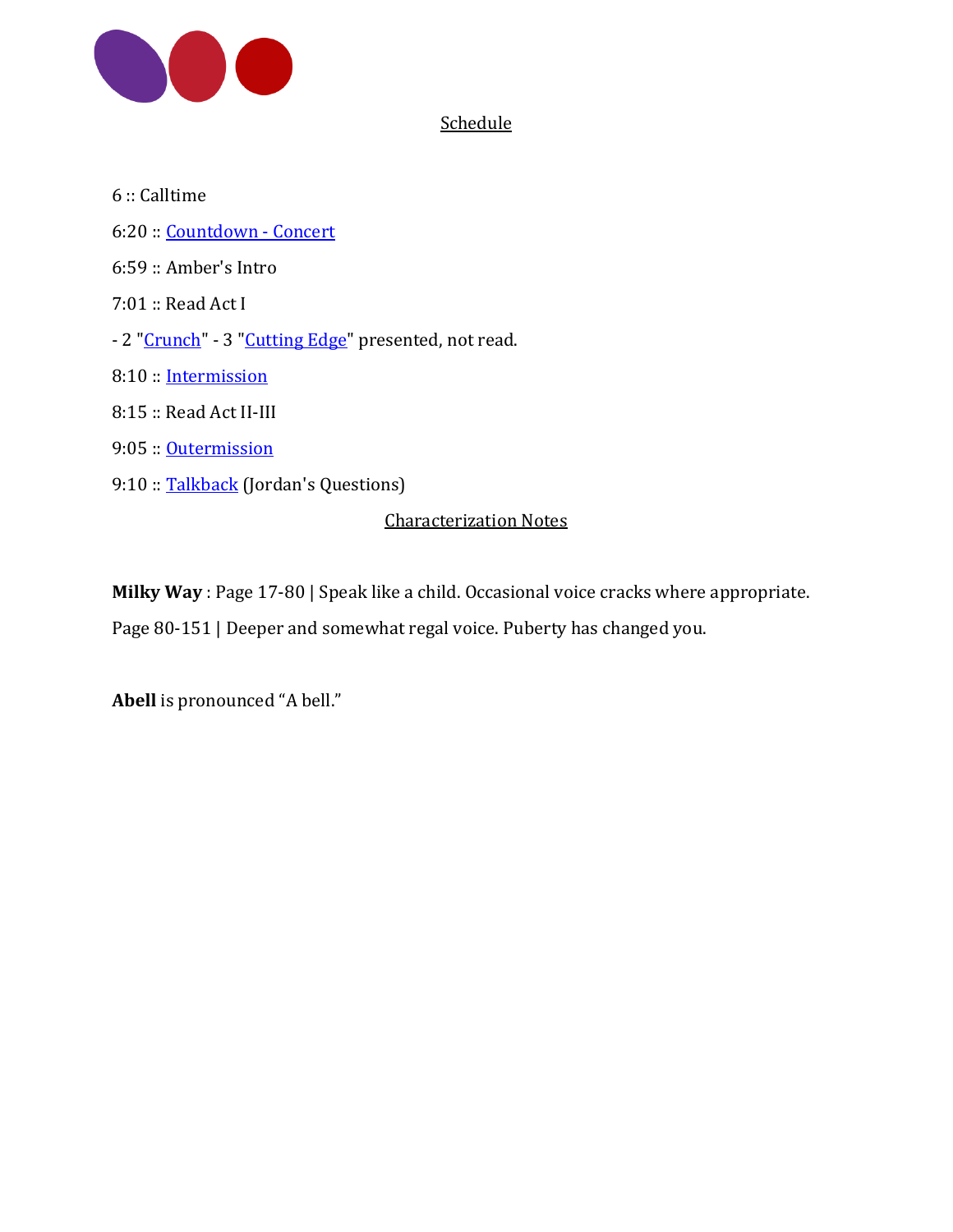

## LEXI/FIREWORKS

Download videos on home folder: <https://drive.google.com/drive/u/0/folders/1RjXu014iTfcN-QkjAZN8tjRKzILITYjl>

If David has an outage, text David the status of the reading.

Copy/Paste:

6:20 – 7 :: (paste into chat at frequency of significant amount of newcomers)

7-9 :: (paste into chat sometimes. Private chat latecomers.)

Playbill:<https://www.ellipsesplay.com/events/2021-7-15/ellipses-playbill-2021-7-15.pdf>

Script:<https://www.ellipsesplay.com/script>

## David/ELLIPSES

3-intermission

Support WTP[: https://workingtitleplaywrights.com/donate/](https://workingtitleplaywrights.com/donate/)

Got a play? [https://workingtitleplaywrights.com/upcoming/dramaturgy-services](https://workingtitleplaywrights.com/upcoming/dramaturgy-services-professionals/)[professionals/](https://workingtitleplaywrights.com/upcoming/dramaturgy-services-professionals/)

Read Aliyah's Poetry: [https://bottlecap.press/collections/bottlecap](https://bottlecap.press/collections/bottlecap-features/products/the-angels-have-always-been-black-by-aliyah-curry)[features/products/the-angels-have-always-been-black-by-aliyah-curry](https://bottlecap.press/collections/bottlecap-features/products/the-angels-have-always-been-black-by-aliyah-curry)

Listen to Daughters of Lorraine Podcast[: https://howlround.com/series/daughters](https://howlround.com/series/daughters-lorraine-podcast)[lorraine-podcast](https://howlround.com/series/daughters-lorraine-podcast)

Hear 2941K:<https://www.youtube.com/channel/UC3sqEvZiEwMYyIuUUpcMI-w>

Check out Openspot Theatre:<https://openspottheatre.com/>

If particle physics is your thing, David's first major musical: <https://www.tourmusical.com/>